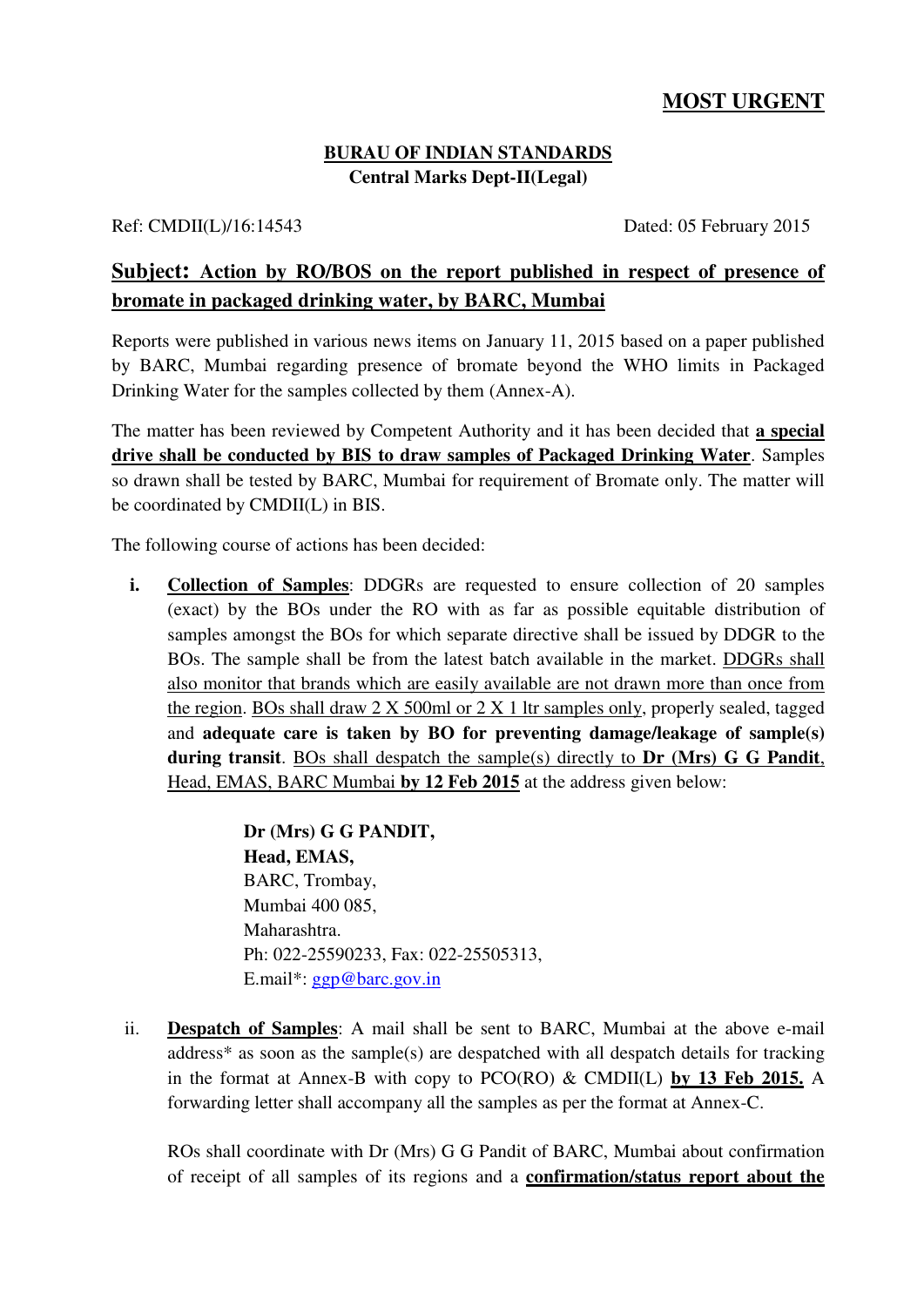**<u>same shall be sent through e-mail to Coordinator at CMDII(L) by 20 Feb 2015</u> in** the format at Annex-B.

iii. **Testing of Samples**: BARC, Mumbai shall be requested to send all reports to CMDII(L) where Sh P S Yadav, Scientist-E, CMDII(L) shall coordinate on behalf of BIS.

This is issued with the approval of Competent Authority, for strict compliance by all concerned.

 (Subhadip Basu) Sc-D

### **HCMDII(L)**

**DDG(Cert)** -on tour

### **All DDGRs**

**Copy to: All BOs** 

 **All PCO(R)s- for proper monitoring on the issue.** 

 **ITS- for hosting on BIS Intranet**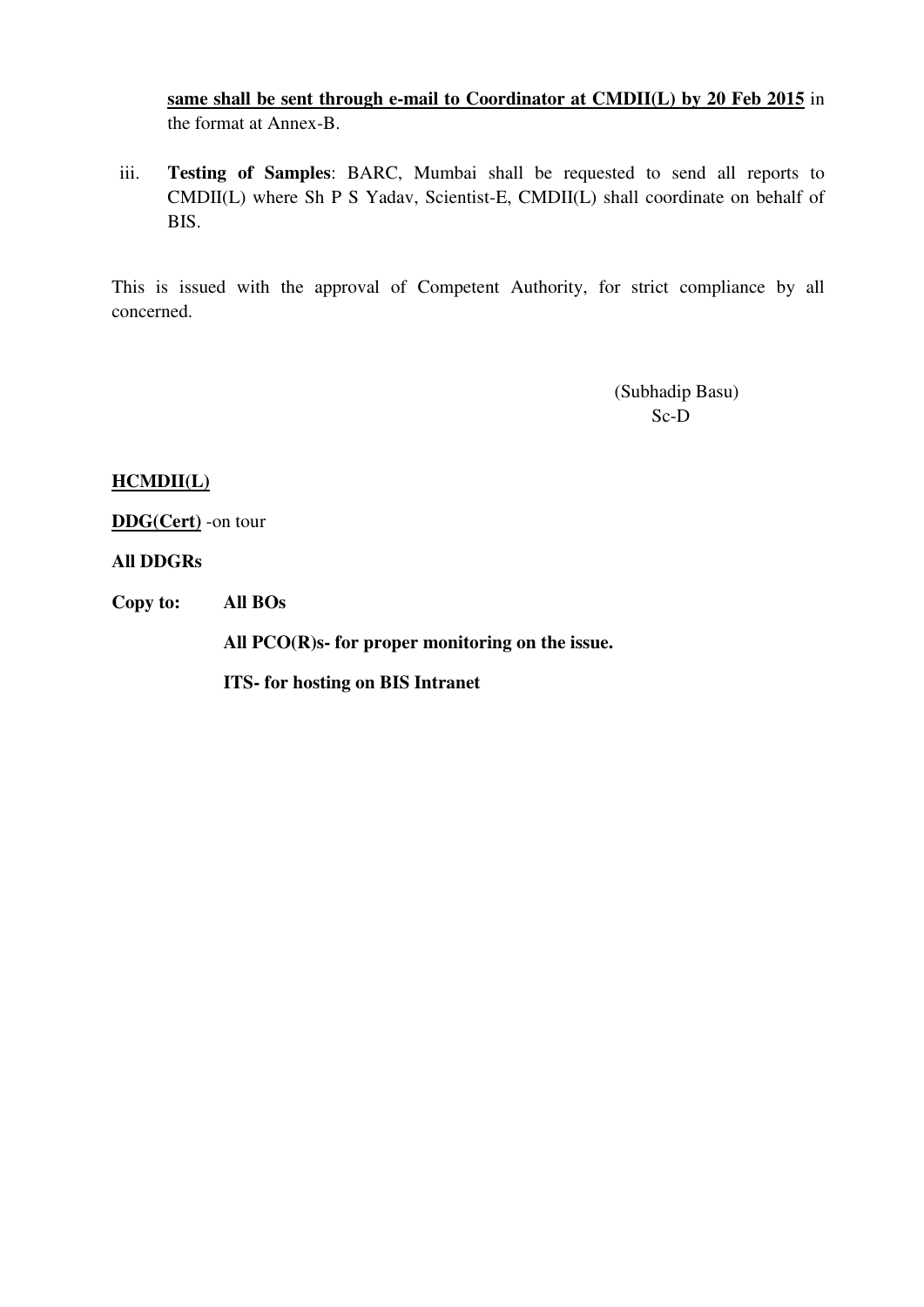#### **RESEARCH COMMUNICATIONS**

### Oxyhalide disinfection by-products in packaged drinking water and their associated risk

#### I. V. Saradhi, S. Sharma, P. Prathibha and G. G. Pandit\*

Environmental Monitoring and Assessment Section, Bhabha Atomic Research Centre, Mumbai 400 085, India

Disinfection by-products (DBPs) are formed during treatment of water for drinking purposes. Among these oxyhalide DBPs, viz. bromate, chlorate and chlorite are potentially harmful to humans. In the present study packaged drinking water samples of various commercial brands, available in Mumbai, were analysed for bromide, bromate, chlorite and chlorate ions using ion chromatography. The average concentration levels of bromide, bromate, chlorite and chlorate in packaged drinking water were 28.4, 10.7, 7.1 and 20.8 µg/l respectively. Bromate in 27% samples was found to be higher than the World Health Organization (WHO) guideline value of  $10 \mu g/l$ , whereas chlorite and chlorate levels were well within the guideline value recommended by WHO. A good correlation between bromide and bromate  $(r = 0.85)$ indicated formation of bromate from bromide present in drinking water. Health risks (carcinogenic risk and hazard quotient) associated with ingestion of bromate, chlorite and chlorate present in packaged drinking water are presented and discussed.

**Keywords:** Bromate, chromatography, disinfection by-products, packaged drinking water, water treatment

DISINFECTION is a part of the treatment process in which pathogenic organisms are eliminated by chemical (chlorination/ozonation treatment) and physical (UV irradiation) agents. During this process disinfection by-products (DBPs) are formed when the disinfectants used react with halides and/or the natural organic matter present in raw water. The inorganic 'oxyhalide' group of DBPs include bromate, chlorite and chlorate. These oxyhalide DBPs are known to cause significant health risks, even at low  $(\mu g/I)$ levels in drinking water. Bromate  $(BrO<sub>3</sub>)$  is identified as a potential carcinogen and World Health Organization (WHO) recommended a guideline value of  $10 \mu g/l$  for bromate in drinking water<sup>1</sup>. Chlorite and chlorate have shown to cause hemolytic anaemia in the laboratory studies on animals<sup>2</sup>. WHO has stipulated a guideline value of 700 µg/l for both chlorite and chlorate in drinking water.

Packaged drinking water is a popular alternative to water from public drinking water supply in India. Many brands of packaged drinking water are available in the country and its market is growing rapidly. The contaminant levels in packaged drinking water in India are regulated by the Bureau of Indian Standards (BIS), which gives an Indian Standards Institute (ISI) mark for meeting the regulatory limits. In general, raw water used for production of packaged drinking water is derived from groundwater using bore wells and from public drinking water supply system. BIS suggested treatment methodology for packaged drinking water includes pressure sand filtration, activated carbon filter, reverse osmosis, ozonation and UV treatment<sup>3</sup>. BIS has recommended standards for packaged drinking water in its document IS 14543. The recommended standards include concentration-based limits for physical (colour, taste, turbidity, etc.), chemical (trace and toxic elements, ions, etc.) and radioactive (alpha and beta emitters) parameters. However, for bromate, chlorite and chlorate standards are not recommended by BIS.

In view of the above, a study has been carried out with an objective to determine bromate, chlorite and chlorate in packaged drinking water in different commercial brands available in Mumbai. This study would be useful for regulatory agencies to recommend standards for the above oxyhalide DBPs that are present in drinking water. Also, an attempt has been made to estimate carcinogenic and non-carcinogenic (hazard quotient) risks associated with ingestion of these oxyhalide DBPs.

Bromate is formed during disinfection of water containing bromide with ozone. When bromide containing water is treated with ozone, bromide is oxidized to hypobromous acid (HOBr) and dissociation of acid results in the formation of hypobromite (OBr<sup>-</sup>). Hypobromite ion further reacts with ozone to form bromate. This reaction is favoured at higher pH values.

 $Br^- + O_3 + H_2O \rightarrow HOBr + O_2 + OH^-$ .  $(1)$ 

$$
HOBr + H_2O \rightarrow H_3O + OBr^-,
$$
 (2)

 $\sim$ 

$$
\text{OBr}^- + 2\text{O}_3 \rightarrow \text{BrO}_3^- + 2\text{O}_2. \tag{3}
$$

Bromate is also formed by photochemical oxidation of bromide ions in chlorinated water<sup>4</sup>. Also, when water containing bromide and residual chlorine undergoes UV processing bromate is formed<sup>5</sup>. Under certain conditions bromate is also formed in concentrated hypochlorite solutions used for disinfection of drinking water<sup>6</sup>. Formation of bromate in water depends upon a variety of water quality and operational parameters such as bromide concentration, pH, concentration of dissolved organic matter, contact time, dosage of disinfectant, etc. Bromate once formed in aqueous solution is highly stable at room temperature, does not volatilize and will not be removed by boiling'.

Chlorite and chlorate are formed during ozonation of chlorine present in water<sup>8</sup>. Residual chlorine reacts with water to form hypochlorous acid (HOCl). HOCl further

<sup>\*</sup>For correspondence. (e-mail: ggp@barc.gov.in)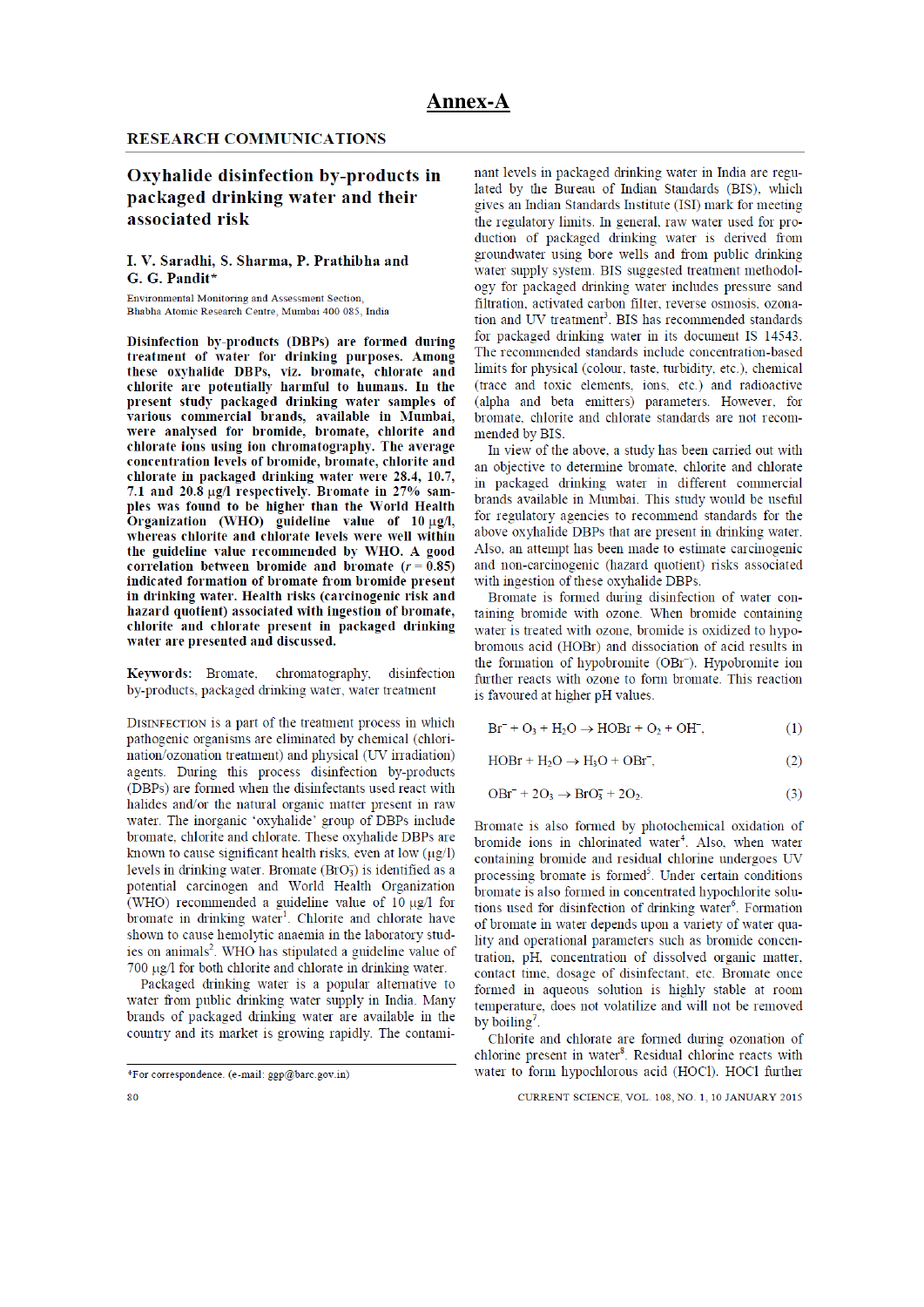# **Annexure-B**

### **Format for sending report to BARC/CMDII(L)**

| To be filled in by Branch office of BIS<br>(to be sent by $13/02/15$ ) |                                           |            |              |                                                        |                                   |                                |                                                                | To be filled in by BARC                            |                                                               |                          | To be filled in by CMDII(L)                                 |                                         |
|------------------------------------------------------------------------|-------------------------------------------|------------|--------------|--------------------------------------------------------|-----------------------------------|--------------------------------|----------------------------------------------------------------|----------------------------------------------------|---------------------------------------------------------------|--------------------------|-------------------------------------------------------------|-----------------------------------------|
| Name of<br><b>Branch</b><br>Office                                     | Sample code                               | Licence no | <b>Brand</b> | Mfrs Name &<br>Address,<br>B.No, DOM &<br><b>DOExp</b> | Date of<br>despatch<br>(DD/MM/YY) | Courier<br>Tracking<br>details | Status of<br>Receipt of<br>Samples by<br><b>BARC</b><br>Mumbai | Date of<br>receipt by<br><b>BARC</b><br>(DD/MM/YY) | Date of<br>Issue of<br>report by<br><b>BARC</b><br>(DD/MM/YY) | Test<br>Report<br>number | Date of<br>receipt of<br>Report by<br>CMDI(L)<br>(DD/MM/YY) | Remarks on<br>results issued<br>by BARC |
|                                                                        |                                           |            |              |                                                        |                                   |                                |                                                                |                                                    |                                                               |                          |                                                             |                                         |
|                                                                        |                                           |            |              |                                                        |                                   |                                |                                                                |                                                    |                                                               |                          |                                                             |                                         |
|                                                                        |                                           |            |              |                                                        |                                   |                                |                                                                |                                                    |                                                               |                          |                                                             |                                         |
|                                                                        |                                           |            |              |                                                        |                                   |                                |                                                                |                                                    |                                                               |                          |                                                             |                                         |
|                                                                        |                                           |            |              |                                                        |                                   |                                |                                                                |                                                    |                                                               |                          |                                                             |                                         |
|                                                                        | $\sim$ $\sim$ $\sim$ $\sim$ $\sim$ $\sim$ |            |              |                                                        |                                   |                                | $-72$                                                          |                                                    |                                                               |                          |                                                             |                                         |

BARC Coordinator details: BIS Coordinator details:

**Dr (Mrs) G G PANDIT, Sh P S YADAV,** Head, EMAS, Scientist-E & Co-ordinator, Ph: 022-25590233, Fax: 022-25505313 Mob- 09818958299 E.mail: [ggp@barc.gov.in](mailto:ggp@barc.gov.in) E.mail: cmd2@bis.org.in

BARC, Trombay, **BARC, Trombay,**  $\qquad \qquad$ Central Marks Department-II(Legal), **Mumbai 400 085, Maharashtra. 9 Bahadur Shah Zafar Marg, New Delhi 110009.**